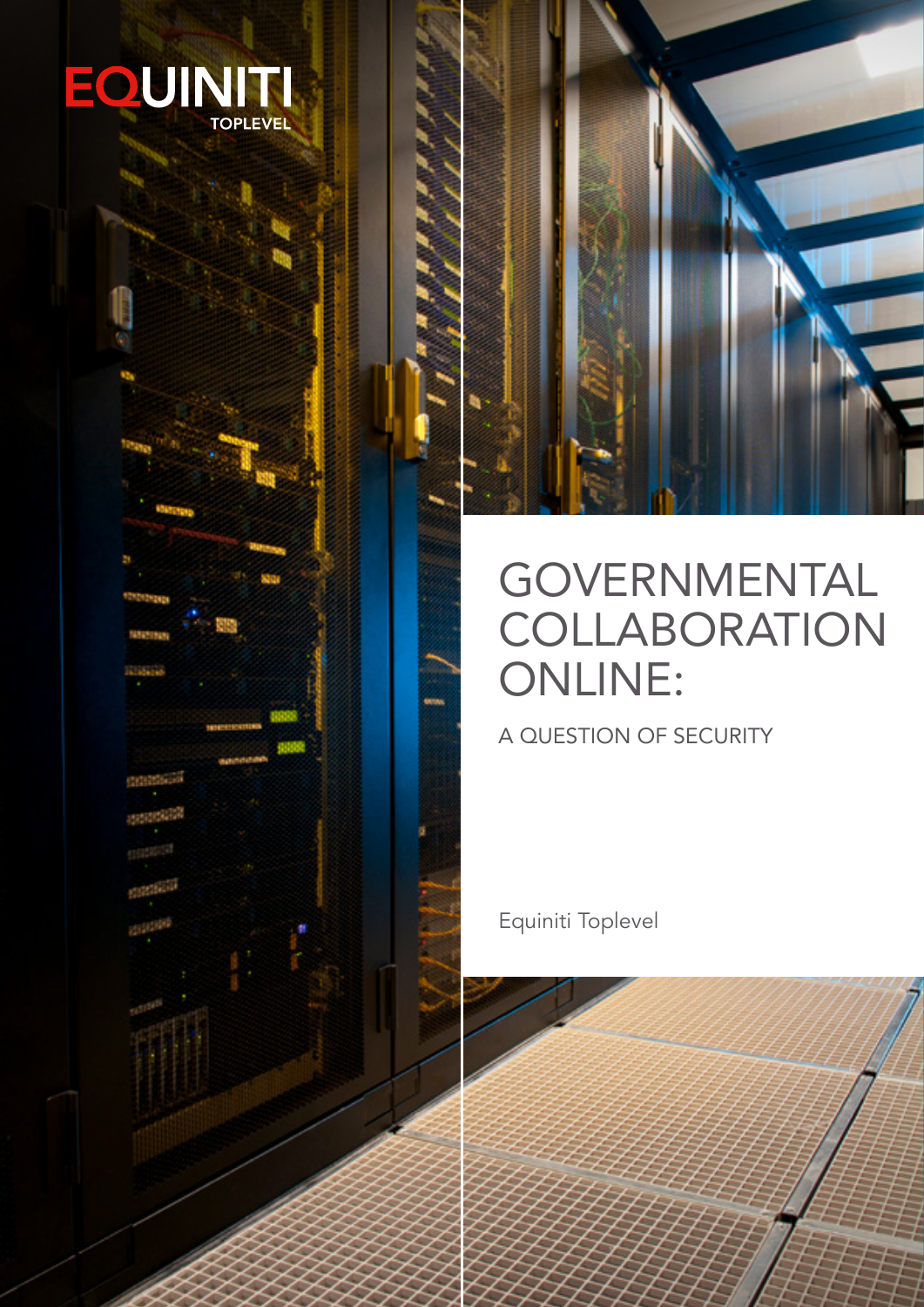



## Introduction

Online services have revolutionised the way we live and work, driving economic growth and giving us new ways to connect and co-operate with one another. Falling costs mean accessing the internet has become cheaper and easier, allowing more people in the UK and around the world to use it, feeding the flow of innovation and productivity and reducing time to market. The Government Digital by Default programme brings new opportunities but also new threats.

The channel shift of communications between and with governmental teams – away from telephone, postal and face to face interactions and towards online allows for services to be improved, costs to be reduced and staff and resources to be deployed more efficiently. However, in a digital age online communication opens up increased risks of cyber-attacks. In fact, the Annual Global Information Security Survey reports that there has been a 23% increase in losses per security incident in 2014 alone. As cyber criminals continue to develop and advance their techniques, they have also shifted their targets – focusing less on theft of financial data and more on accessing information.

Government bodies are particular targets, and they have high profile and specific responsibility to citizens as well as employees. Reputation and trust are major driving forces and must be protected in this boundary-less environment.

## 66

The growth of the internet has been the biggest social and technological change of my lifetime. It is a massive force for good in the world in the way it drives growth, reduces barriers to trade, and allows people across the world to communicate and co-operate. At the same time our increasing dependence on cyberspace has brought new risks, risks that key data and systems on which we now rely can be compromised or damaged, in ways that are hard to detect or defend against. The UK Government takes these risks seriously."

THE RT HON FRANCIS MAUDE MP, MINISTER OF STATE FOR TRADE (2015-2016)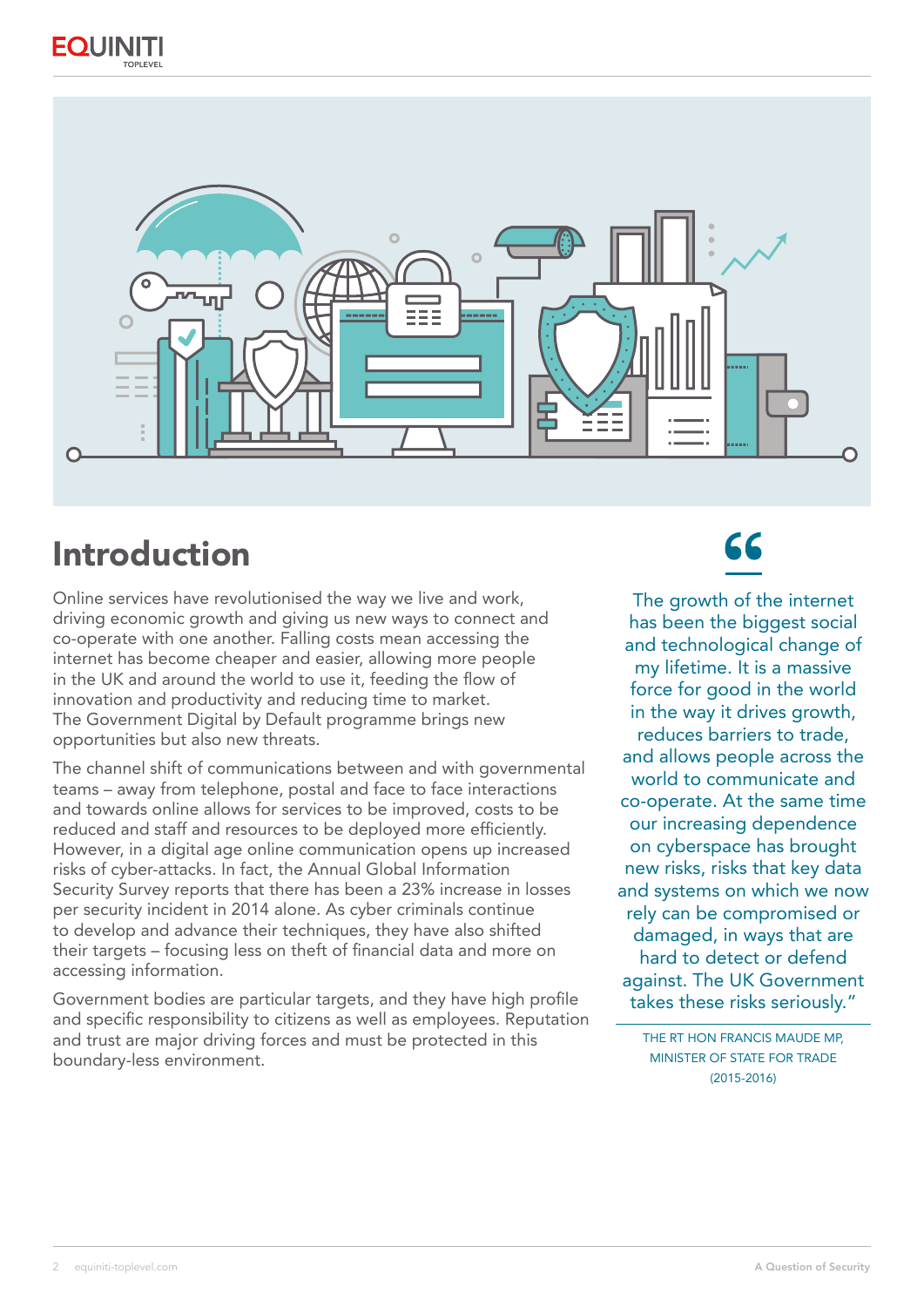



## What's your risk?

Government is unique as a provider of online services to personnel and partner organisations, consumers and citizens. Digital services present a number of risks, from Denial of Service attacks to exposure of consumer data. It is expected that they are private, safe and secure. In response, the UK Government considers cybercrime to be a Tier 1 threat, putting it on a level with international terrorism and major incidents.

There is a natural conflict between security and ease of use in the development process, as digital developers are typically focused on the customer experience, and stringent security can be seen as a barrier to the adoption of new services. This can mean that if security is addressed towards the end of the project lifecycle –sometimes as a retro-fit element – the effort involved in integration can mean a lot of extra time and cost before the product can go to market.



In the corporate world, the Annual Global Information Security Survey reveals that in the last year, there has been a 75% increase in organisations reporting losses of more than £6million per security incident.

According to the report, 'The Cost of CyberCrime' released by the UK Cabinet Office, the following are key areas that can affect a government body's cost structure:

- Costs in anticipation of cybercrime: Security measures, such as antiviral software installation, cost of insurance and IT security standards maintenance.
- Costs as a consequence of cybercrime: Monetary losses to organisations, such as gaps in business continuity /service availability and losses due to IP theft.
- Costs in response to cybercrime: Paying regulatory fines and compensations to victims of identity theft, and cost associated with investigation of the crime.
- Indirect costs associated with cybercrime: Costs resulting from reputational damage to organisations and loss of confidence in cyber transactions.

Indeed, this last element, around an organisation's reputation is arguably the issue that is uppermost in the mind of a government body, given the responsibilities they hold to the taxpayer.

In the corporate world, the Annual Global Information Security Survey reveals that in the last year, there has been a 75% increase in organisations reporting losses of more than £6million per security incident.

So, how do you embrace the benefits of digital services while at the same time minimising your risks?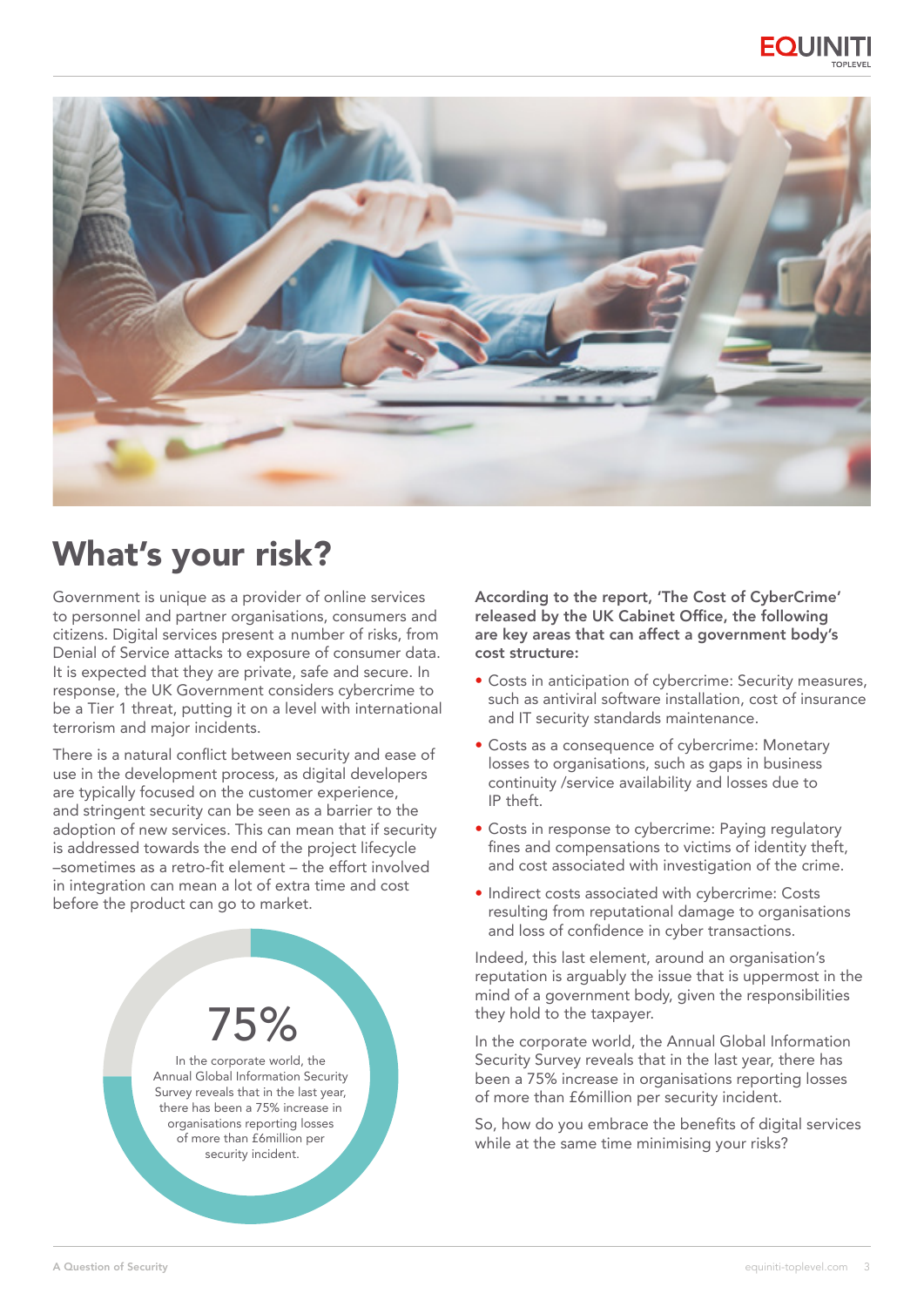



## Digital security best practice

There are a number of ways to ensure the ways you interact online meet the required levels of security as you introduce new digital services, not least looking out for CESG assurance, comprehensive risk assessments in the form of RMADs and, at a fundamental level, adherence to the principles of Cyber Essentials.

#### Essentially, these things come together to indicate that a service or solution conforms to a set of security requirements, including consideration of:

- AVAILABILITY: all assets, including systems and information, are available to authorised users when needed
- AUTHENTICATION: identify who is using the services (person or software programme)
- AUTHORISATION: give the right people access to the right resources
- CONFIDENTIALITY: prevent unauthorised access to information
- INTEGRITY: prevent information from unauthorised modification, and ensuring that information can be relied upon and is accurate and complete
- TRACEABILITY: chronologically interrelate any transaction to a person or system that performed the action in a way that is verifiable.

Fundamentally, security polices, practices and procedures must be in place as well as ensuring your IT environment is secure, protecting e-Government systems against attack, detecting abnormal activities and having a proven contingency plan in place.

Historically, Government organisations have turned to the larger Systems Integrators (SIs) to take away their pain, manage their projects and to provide inherent peace of mind. With the directive to use 25% SMEs (Small to Medium Enterprises) to deliver important citizen-facing digital services, the public sector is now facing an uncomfortable choice of suppliers. The question resounds: Can these organisations deliver the robust and secure services required of a government organisation?

# 25%

With the directive to use 25% SMEs (Small to Medium Enterprises) to deliver important citizen-facing digital services, the public sector is now facing an uncomfortable choice of suppliers.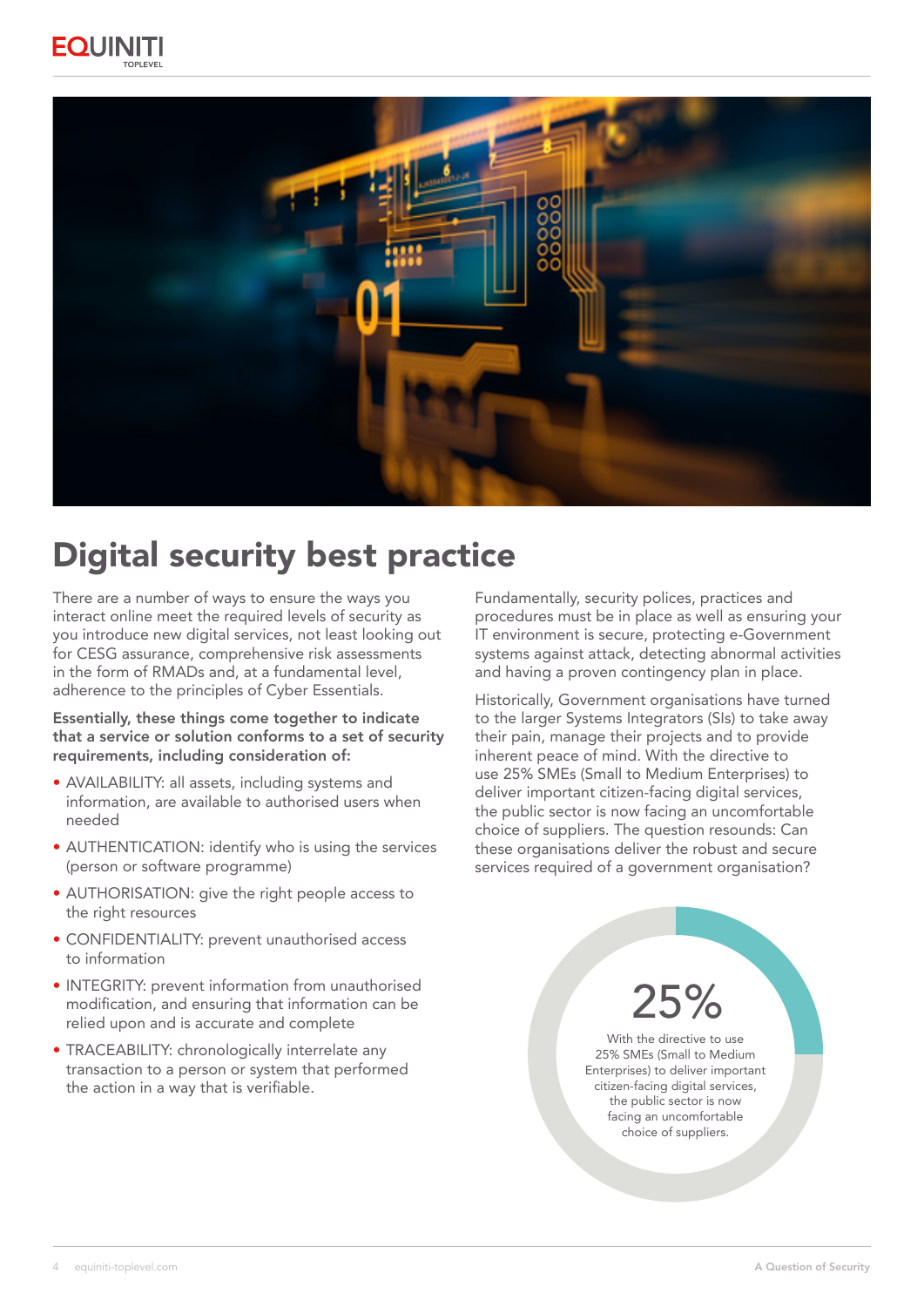



## Not all SMEs are equal

While there are clear benefits to working with SMEs rather than an SI – you're not tied into a long-term contract, you're not paying for over-servicing, projects are delivered much more rapidly – still the doubts continue. We know from a recent UKTech Magazine survey that 33% of civil servants have concerns about SMEs' capabilities to deliver complex projects long term: critical projects involve more than developing some HTML code and creating some forms.

Does a SME and its developers have Security in their DNA? Can they integrate with your complex back end security and data storage systems? Certainly, in some cases this is not the situation.

#### What to look out for

When embarking on citizen-based digital projects and choosing a supplier, it is useful to bear the following in mind:

- Involve the IT security team on day one of the project
- Look at how sensitive data is protected. For example, what level of security is appropriate for each set of data records?
- What security accreditations do the supplier's security team have?
- Is the solution designed to be OFFICIAL /IL3 compliant?
- Risk Management Does the organisation you are dealing with use a proven risk management process such as Prince 2?
- Time to market has your supplier factored in the security review at the end of the project and its effect on project delivery timescales?
- Does the solution have existing in-built plug-ins that allow it to integrate with your firewall and Antivirus systems?
- Once the security solution is developed is it easily repeatable for other deployments?
- Does the organisation you are looking to work with have a track record of security skills and investment beyond self-assessment through (e.g.) the Cyber Essentials programme?
- Does the supplier you are dealing with have a view on addressing common digital threats such as Distributed Denial of Service (DDoS) attacks? (According to an Akami State of the Internet report, there has been a 90% increase in DDoS attacks in Q4 2014 compared to Q4 2013.) Do they regularly have their solutions penetration tested by CLAS consultants?
- Platforms Do they have a strategy around hardening the hardware platforms? Many attacks aim to disable system hardware thereby crashing the secure software that lies on top.

These areas are fundamental to any project from the start – not least in the Public Sector. This is why we, even as an SME, can meet and surpass the requirements indicated above.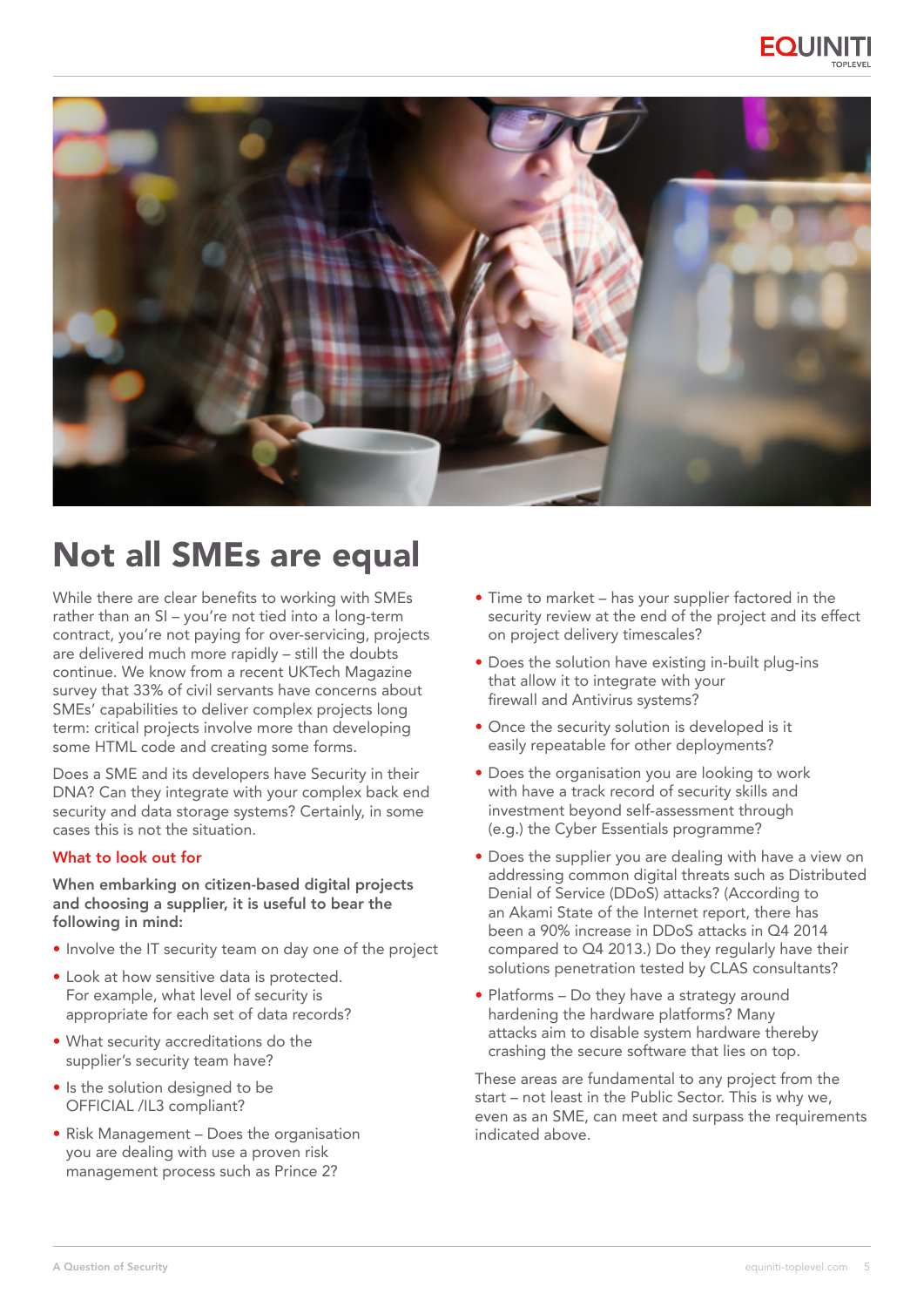



#### Security built-in

Look out for solutions which deliver Governmentstrength security 'out-of-the-box', whether installed or hosted. Our products, for example, have security built-in with CLAS level security testing. Our unique architecture allows Government, customers and outside agencies to interact through a single joinedup system that takes into account the complexity of the particular IT environment and data systems in which the services need to operate, integrating with existing security technologies and policies.

Outreach, our Software as a Service (SaaS) platform sits at the heart of a set of pre-built and configurable online applications which facilitate digital interactions between Government personnel and partner organisations, consumers and citizens by delivering governmentstrength, proven software solutions to reduce the cost, effort and risk of deploying online services. From self-service appointment booking, online form presentation and data collection, service eligibility and application processing to case management, Outreach brings together the benefits of bespoke customer facing applications and integration, with the cost advantages and deployment speed of COTS.

Outreach's in-built security capabilities ensure you meet the best practices described above – from controlling access to sensitive data through to password protection, digital signatures, fine grained access control, one time security codes, white- and black-listing and user auditing as well as single sign on functionality. Architecturally, Outreach provides inbuilt protection from Denial of Service attacks, strong encryption (AES 256), antivirus integration and ISAPI support allowing for dual skinned firewall architectures. With all this "out of the box", it represents a low-risk, quickly deployable option.

#### Proven security

Outreach has been accredited to IL3 / OFFICIAL Sensitive levels and has delivered solutions to organisations including the Legal Aid Agency and OFSTED.

As many of our customers make use of online web based services, we frequently commission penetration testing and security reporting on their behalf using different CLAS and CHECK approved security firms. Findings are incorporated into our products' R&D, which means that our entire customer community stands to benefit from reuse and continuous improvement through product security upgrades and enhancements.

We follow guidelines set out by the Open Web Application Security Project (OWASP), a worldwide not-for-profit charitable organisation focused on improving the security of software. Their mission is to make software security visible, so that individuals and organisations worldwide can make informed decisions about true software security risks.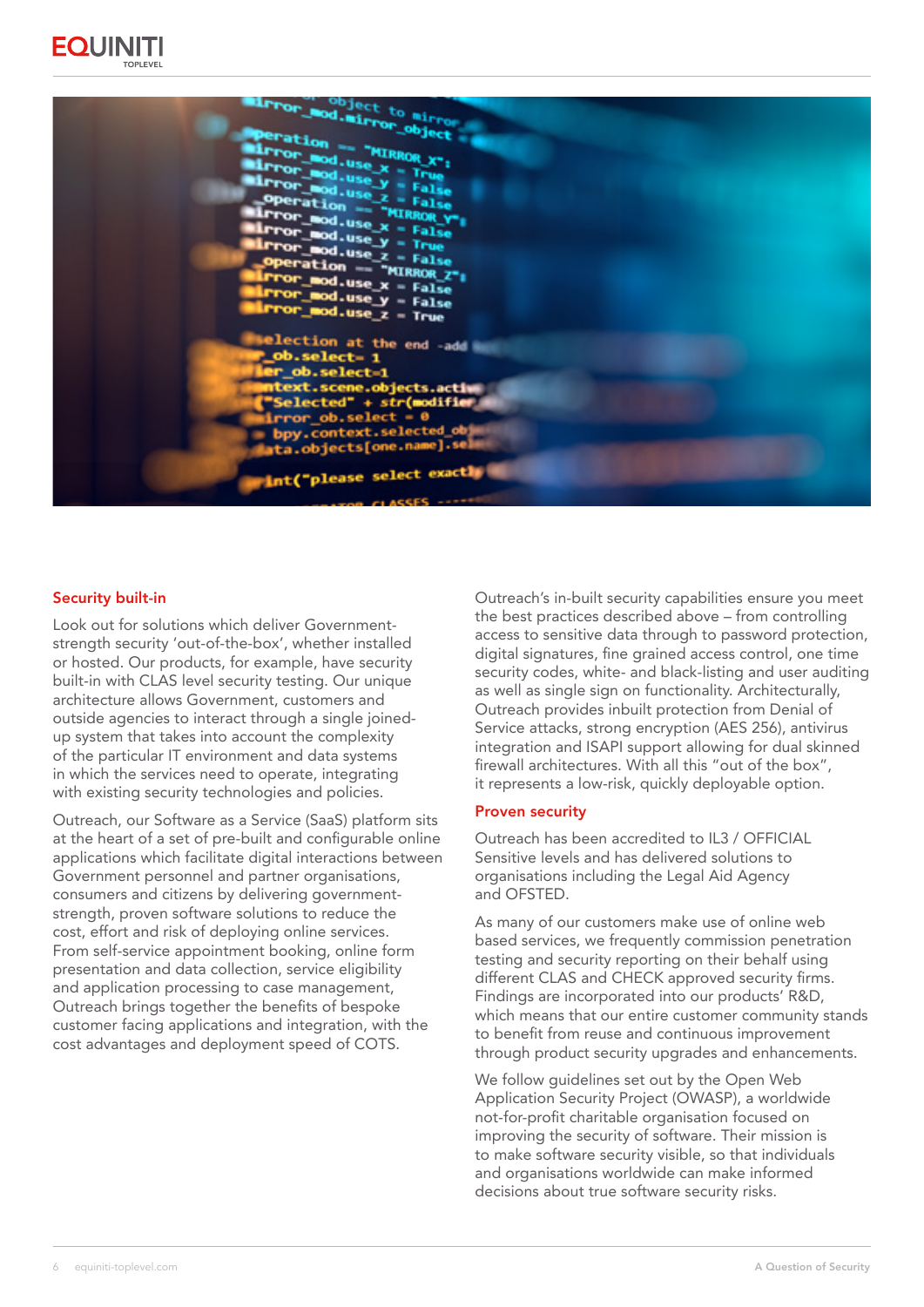



In addition, and in pursuance of our commitment to be recognised as a low risk partner for Government, we have achieved Pan Government Accreditation (PGA) by CESG, the information security arm of GCHQ, for the handling of OFFICIAL data. This verifies the high level of security assurance provided by our solution and to make it easier for large government departments to procure services in line with the 'Digital by Default' drive mandated by Government.

The certification removes the need for public sector bodies to perform their own time-consuming and costly internal comprehensive risk assessments (RMADs) and to independently assess the security assurances of the provider, helping to make the process of selecting and committing to a solution more straightforward and less time consuming.

The successful completion of the PGA process reduces the risk of an unsuccessful RMAD forcing organisations to re-architect elements of their solutions with the related costs and lost time this would incur. It demonstrates that our platform has been tested to a higher level than selfcertification based on Cyber Essentials criteria.

The extensive investment in time and budget in the accreditation process demonstrates our commitment to the delivery of best in breed Government digital solutions in conjunction with our investment in ISO 27001.



The extensive investment in time and budget in the accreditation process demonstrates our commitment to the delivery of best in breed Government digital solutions.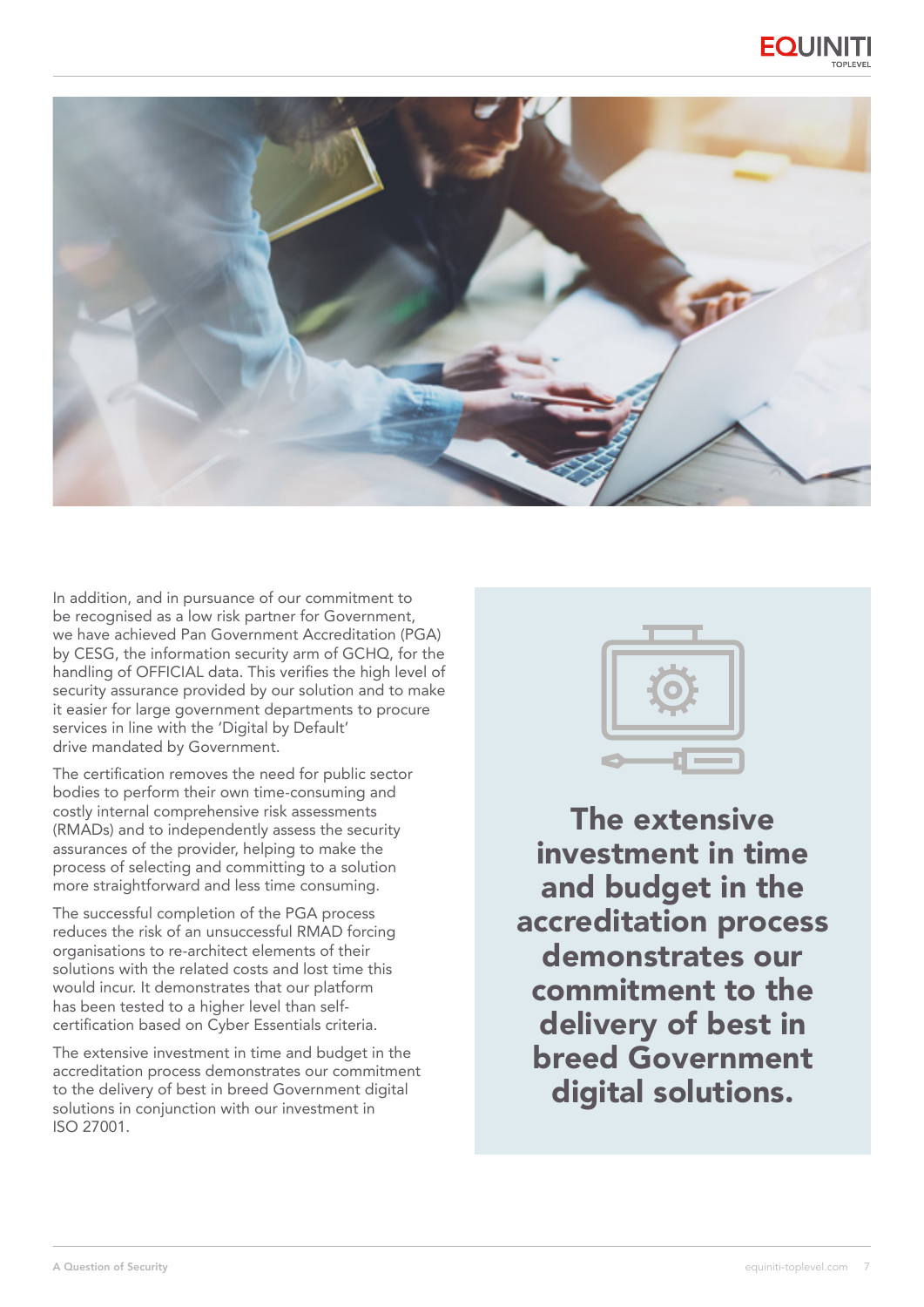



## Key deliverables

#### Information Assurance

Both Toplevel and our datacentre partner are ISO27001 accredited and our services have been used and accredited previously in major HMG departments to host IL3 / OFFICIAL Sensitive information assets. Both Outreach and our Cloud delivery service configuration, which is SQL Server based, have been rigorously security tested and assured. To ensure the security of all Toplevel GCloud Services, Toplevel has worked with CESG Checkapproved and other security testers with UK industry accepted certifications and with CLAS consultants, to implement a comprehensive security architecture.

Security testing and risk management are carried out in a way that allows the option for all Government customers accessing our GCloud Services to leverage the benefits of a single protected environment reserved exclusively for them.

#### Security and Reliability

We operate a scalable, proven security model, with secure n-tier architecture protecting information assets and data flow. A fully resilient hardware solution is provided in the primary datacentre, with no single point of failure. There is also an additional option of fail-over equipment in a secondary datacentre if required.

Systems are configured to give privileged access to Government Staff, enabling them to access appropriate customer data and protecting self-service customers from seeing each other's confidential information.

#### Proven methodology

Toplevel application development processes adhere to the OWASP guidelines and we operate an ITIL-based service department with responsibility for monitoring and maintaining security levels including maintaining patch levels on operating systems, anti-malware software, applications and devices such as firewalls.

#### Government-Strength Deployments

We have a policy of obtaining SC Clearance for all Toplevel operational staff and customers can choose to take advantage of our Protect+ virtual private Cloud environment, which is only open to government customers. It employs advanced segregation techniques and increased authentication security for remote support and management.

Our solutions can be configured to meet individual organisations' security needs, including partitioning between hardened web server, application server and database server with firewalls between each partition. As appropriate, we can introduce advanced data encryption techniques.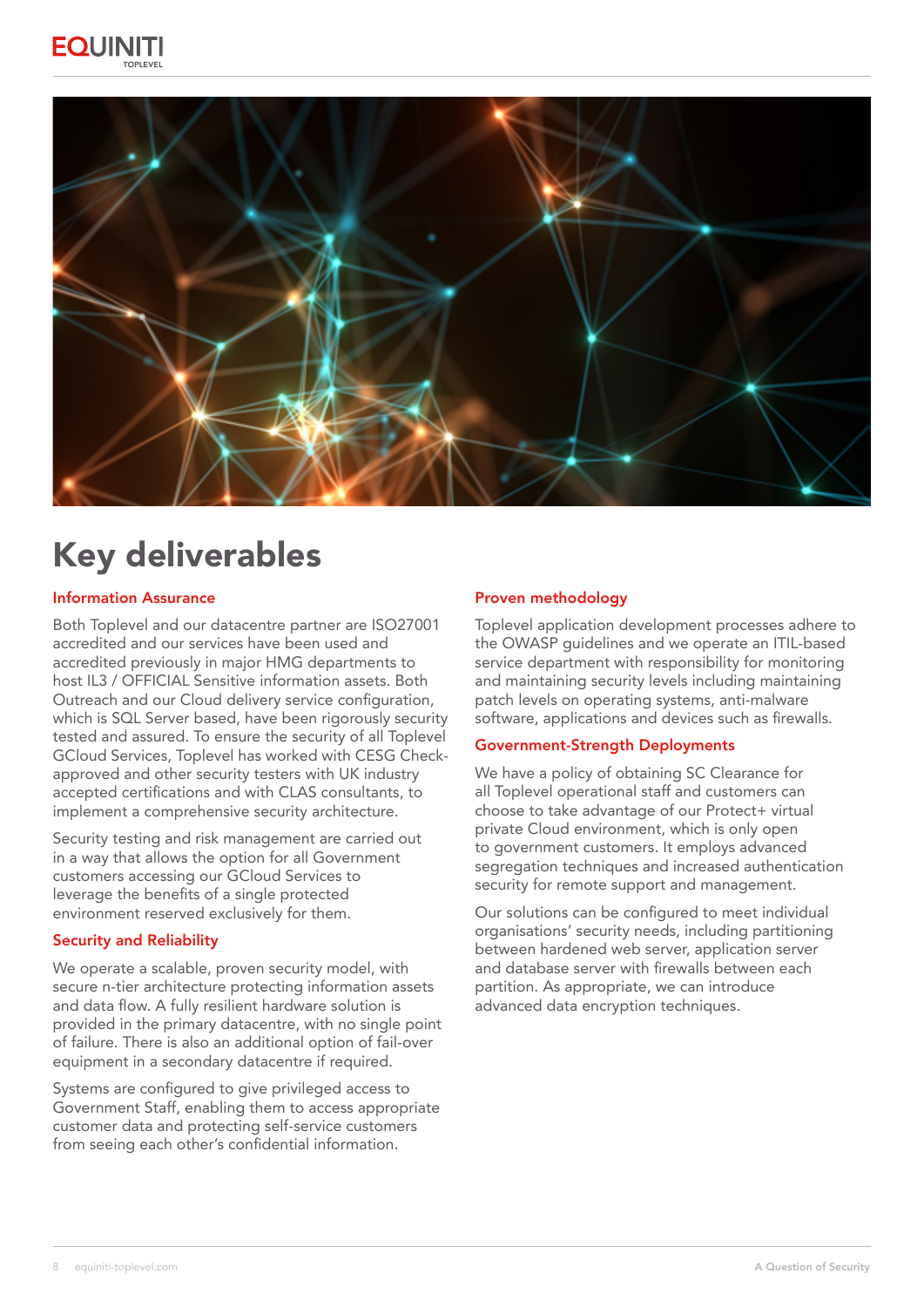



## Conclusion

So, security doesn't need to be a barrier to adopting online services which allow you to be responsive to your stakeholders, cut costs and use time and resources more efficiently and effectively. Neither does it have to be a concern when you're considering which provider to partner with.

We have security at the heart of all we do, while helping you to reduce time to delivery, time to market, improving agility and flexibility and offering peace of mind. And if you still have any doubts, take reassurance in our 52 major deployments across 36 clients, including the Ministry of Justice, Legal Aid Agency, Home Office, Her Majesty's Passport Office, Arts Council England, Heritage Lottery Fund, Ofsted, Commonwealth Scholarship Commission, Creative & Cultural Skills Council and Environment Agency.

We deliver fast, often configuring highly tailored services within a few weeks, and our solutions are proven, high quality, high security government-strength services.

We deliver fast, often configuring highly tailored services within a few weeks, and our solutions are proven, high quality, high security government-strength services.